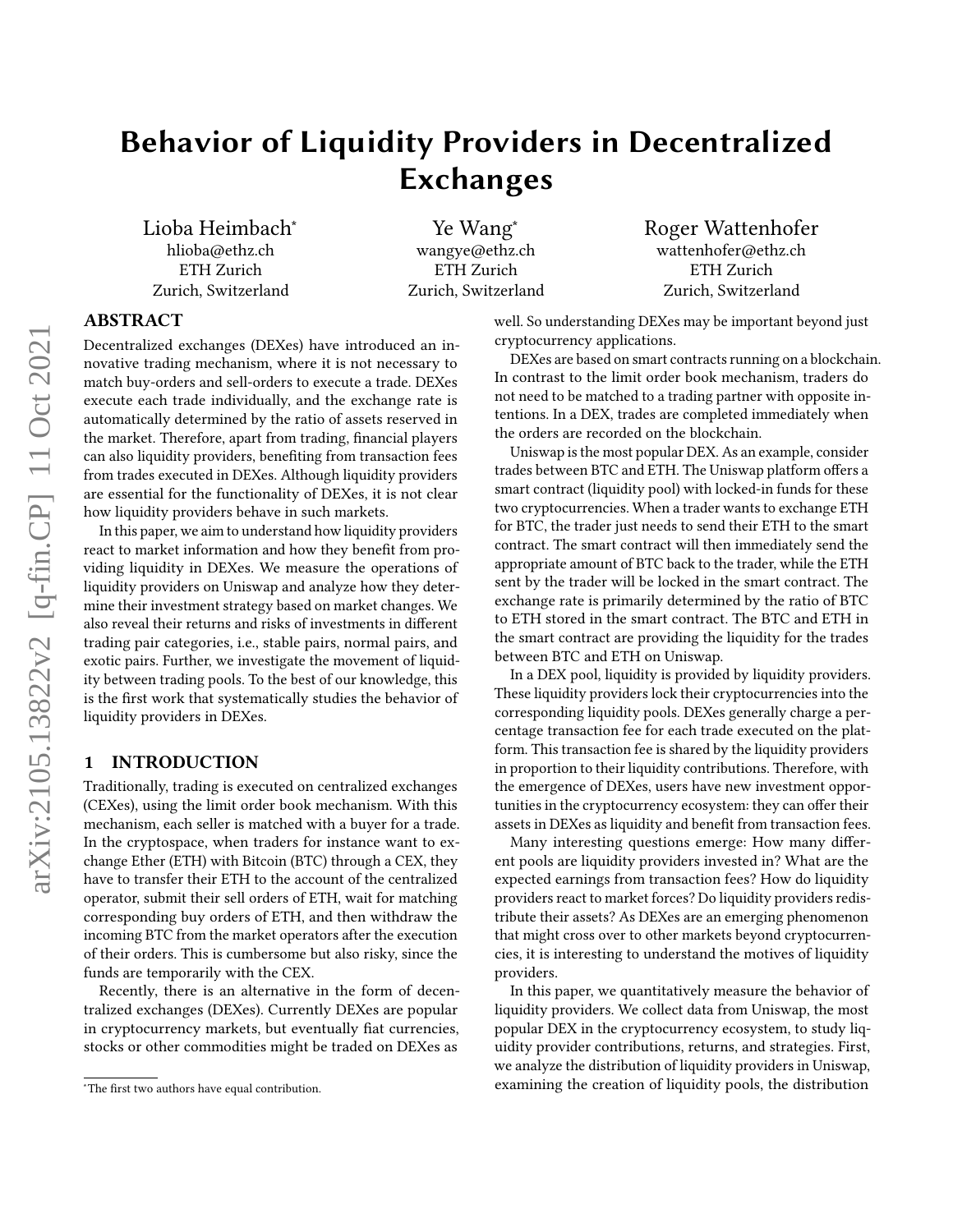Submission **Submission** Lioba Heimbach, Ye Wang, and Roger Wattenhofer

of liquidity, and the participation of liquidity providers in these pools. Although Uniswap allows users to create liquidity pools between any pair of tokens, more than 80% of liquidity pools include ETH, and six popular tokens dominate the market. Moreover, more than 60% liquidity is locked in the top 24 pools. Cryptocurrency holders act restrained concerning these new investments: approximately 70% of providers reserve their liquidity in a single pool. However, these seemingly conservative liquidity providers contribute more than 50% of the liquidity in the most popular pools. This indicates that individual providers, as opposed to professional market makers, control the liquidity of DEXes. In examining the addition and removal of liquidity day by day, we find that the market change of liquidity is relatively stable, i.e., the correlation between the number of injections and withdrawals is 0.922.

To understand the behavior of liquidity providers, we study the risks and returns they face across three different pool Uniswap categories: stable, normal and exotic. We find that while stable and normal pairs may provide attractive investment opportunities for liquidity providers depending on the individual risk tolerance and return expectations, the exotic pools investigated are not. Those demonstrated deeply negative returns accompanied by high risk.

Liquidity providers do not frequently move their assets across different pools, seemingly indifferent to price changes or other market indicators. However, we observe that many traders redistribute their liquidity given the opportunity to earn additional benefits of liquidity mining on top of transaction fees. This inspires to study what external factors are influencing the behavior of liquidity providers.

This paper makes the following contributions. First, we conduct a systematic investigation on the liquidity providers in Uniswap to outline the participants of users in such emerging trading activities. Second, we classify three categories of liquidity pools and analyze the investment returns and risks of liquidity providers in those pools. We present the variability of investment strategies for different types of liquidity pools. Finally, we demonstrate the movement of liquidity around the entire DEX and suggests the significant influence of external factors on liquidity providers, such as liquidity mining activities.

# 2 BACKGROUND AND RELATED WORK

In this section, we introduce the background of DEXes. First, we present the technology basis of the Ethereum blockchain, smart contracts, and the mechanism of DEXes. We also review two types of previous work: quantifying user behavior on DEXes and analyzing returns of liquidity providers.

# 2.1 Ethereum Blockchain and ERC20 Standard

Ethereum is a public blockchain platform, which supports Turing complete smart contracts. Compared to earlier blockchain systems, such as Bitcoin, Ethereum provides a decentralized virtual machine, the Ethereum Virtual Machine (EVM), to execute smart contract code. A smart contract is a set of programs written in high-level languages, e.g., Solidity. These programs will be compiled into executable byte-code. After the creation of the smart contract, the executable byte-code will be stored in an independent database of the blockchain. Any Ethereum users can invoke functions defined in a smart contract.

Ethereum supports three kinds of transactions: a simple transaction, where the recipient is another address (account) to transfer the native currency, ETH; a smart contract creation transaction, without recipient is the null to create a new smart contract; a smart contract execution transaction, where the recipient is a smart contract address to execute a specific function of that contract.

When a transaction is included in a block by a miner, the operation corresponding to the message takes effect. The miner who creates the block modifies the state of corresponding accounts based on the messages. Each step of the miner's operation consumes a certain amount of gas, and the amount of gas consumed in each block is capped. Users need to specify a gas price for the operation execution when sending transactions. The fee paid by the initiator of a transaction to miners is determined by the amount of gas consumed and the gas price (gas fee = gas price  $\times$  gas consumption). The miner will include a receipt of the executed transactions in Ethereum blocks as well, including the information on whether the transaction has been executed successfully, the gas fee, the identity of the transaction and the block, and other information generated during the execution.

Based on the support of the smart contract, users can create cryptocurrency other than ETH on Ethereum. These smart contracts have to follow some standards; the most widely used standard is the ERC20 standard, which requires an approve function and a transferFrom function. When an address (account)  $addr_a$  calls the function approve ( $addr_b, v$ ), then the address  $addr_b$  can transfer at most  $v$  tokens in total from  $addr_a$  to other accounts. After this approval,  $addr_b$ can transfer v' tokens from  $addr_a$  to another account  $addr_c$ by calling the function transferFrom( $addr_a$ ,  $addr_c$ ,  $v'$ ), where  $\sum v' \leq v$ .

# 2.2 DEXes

DEXes are smart contracts on Ethereum. Users send messages to a DEX address to invoke functions for performing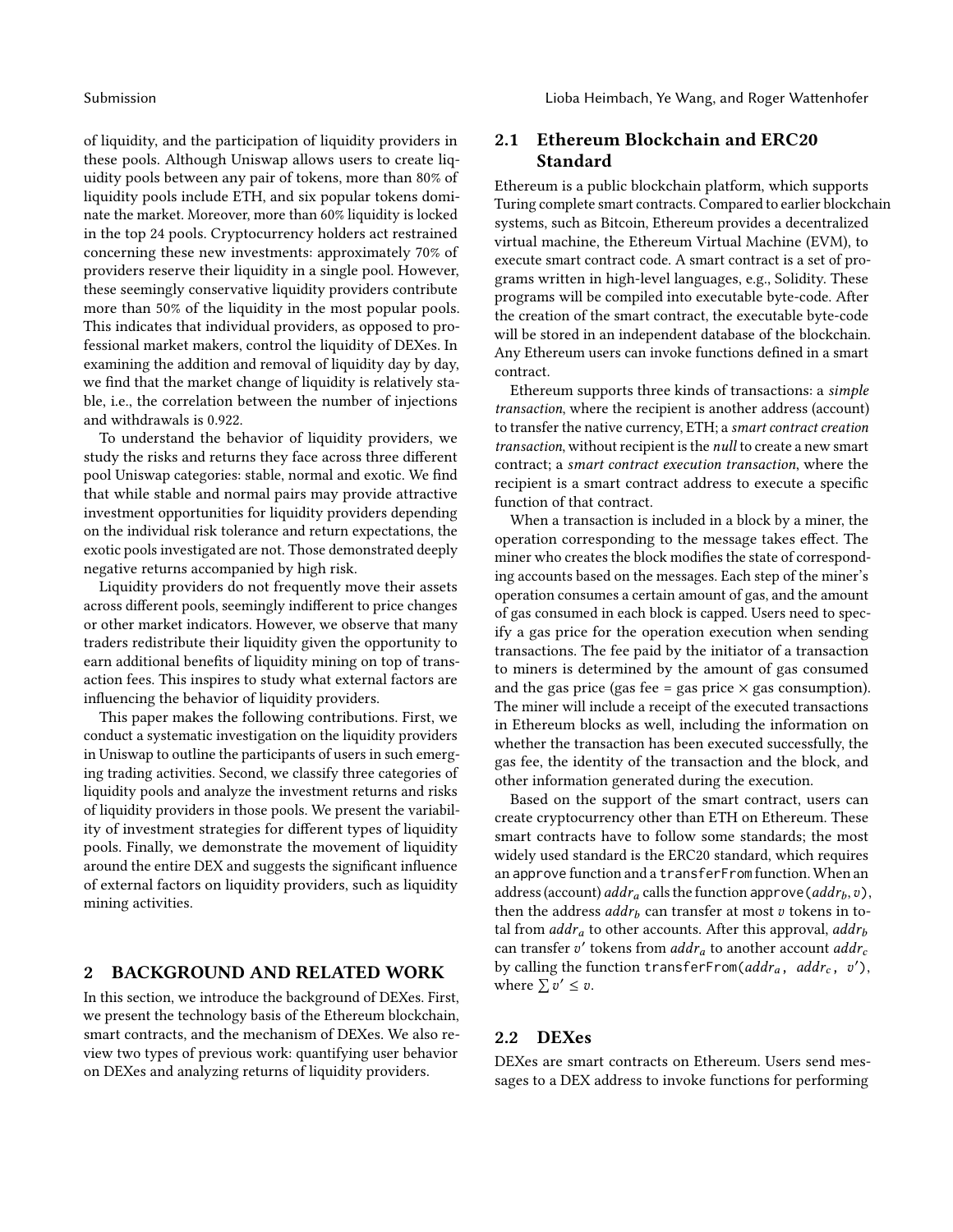market operations. DEXes support these operations: create the trading (liquidity) pool between a pair of tokens, adding/removing liquidity, and exchanging tokens. We take Uniswap as an example to present these operations. Uniswap is often also called an automated market maker DEX or a constant function market maker DEX. There are currently three Uniswap versions, V1, V2, and V3. Uniswap V2 is the predominated market at the time of this writing. So we study Uniswap V2 as example in this paper as it provides us with the biggest data set. Furthermore, other DEXes, e.g. Sushiswap, have similar mechanisms as Uniswap V2.

2.2.1 Creating Liquidity Pools. In Uniswap, exchanges between two tokens are conducted through a liquidity pool, i.e., a smart contract that keeps the pair of tokens. There are two participants involved in the market: the liquidity provider and the trader. Providers reserve their tokens in the liquidity pool, while traders exchange their tokens with the liquidity pool. Because providers contribute to the market liquidity, they benefit from the transaction fees incurred with transactions in DEXes.

Assume we have two tokens  $A$  and  $B$ , and we want to create a liquidity pool between  $A$  and  $B$  on Uniswap. We first send a smart contract execution transaction with the ERC20 smart contract address of  $A$  and  $B$  to the Uniswap to claim the creation of the liquidity pool  $A \rightleftharpoons B$ . The smart contract will then check whether the pool between  $A$  and  $B$  exists according to the addresses of two tokens. If not, Uniswap smart contract will create a new liquidity pool  $A \rightleftharpoons B$ , i.e., a new smart contract reserving these two tokens.

2.2.2 Adding/Removing Liquidity. After creating the liquidity pool between  $A$  and  $B$ , liquidity providers can add a token pair to the liquidity pool. Liquidity providers need to approve the Uniswap address to transfer their  $A$  token and  $B$ token from their address to the liquidity pool address. When a Uniswap contract receives a liquidity providers call to add liquidity, it will invoke the transferFrom function in ERC20 contracts to transfer tokens from the provider's address to the liquidity pool address.

If there are no tokens reserved in the liquidity pool, users can supply any amount of  $A$  and  $B$  to the liquidity pool, and the pool will return *liquidity* tokens as proof of the deposit. If the amounts of A and B provided by the providers are  $a$  and  $b$ , respectively, then the provider will get  $\lambda = \sqrt{a \times b}$  *liquidity* tokens. Meanwhile, the total supply of *liquidity* tokens of  $A \rightleftharpoons B$  pool is  $\Lambda = \sqrt{a \times b}$ .

With  $a$  of token  $A$  and  $b$  of token  $B$  already in the liquidity pool, a provider can reserve  $\delta_a$  of its asset  $A$  and  $\delta_b$  of its asset *B* in the liquidity pool simultaneously, where  $\frac{\delta_a}{\delta_b} = \frac{a}{b}$ . Then they will earn  $\delta_{\lambda} = l \cdot \frac{\delta_a}{a}$  liquidity tokens for the  $A \rightleftharpoons B$ and the total supply of *liquidity* tokens becomes  $\Lambda = \lambda + \delta_{\lambda}$ .

Providers can also remove their tokens from the liquidity pool. The amount of tokens providers can redeem is related to the amount of liquidity tokens they own. Assume a provider has  $\delta_{\lambda}$  liquidity tokens of the liquidity pool  $A \rightleftharpoons B$  and the total supply of *liquidity* tokens is  $\lambda$ . The provider can withdraw  $\delta_a$  of A and  $\delta_b$  of B from the  $A \rightleftharpoons B$  pool with  $\delta'_{\lambda} \leq \delta_{\lambda}$  liquidity token, where  $\frac{\delta_a}{a} = \frac{\delta_b}{b} = \frac{\delta'_{\lambda}}{\lambda}$ . The  $\delta'_{\lambda}$  of liquidity tokens will be burned (destroyed) after they redeem the money and the total supply of liquidity tokens becomes  $\Lambda = \lambda - \delta'_{\lambda}$ .

2.2.3 Exchanging Assets. In Uniswap, tokens are not exchanged between two traders but between a trader and the liquidity pool. The exchange of assets is realized in two steps. First, the traders sends their tokens to the liquidity pool. Second, the liquidity pool computes the exchange rate and returns the targeted token to the traders.

Assume traders wants to exchange  $\delta_a$  of A for B token and the liquidity of  $A$  and  $B$  are  $a$  and  $b$ . They first need to let the Uniswap address get the approval for transferring his  $A$ token to other accounts. After receiving the exchange order from the traders, the Uniswap contract transfers  $\delta_a$  of A to the liquidity pool address and returns  $\delta_b$  of *B* back to the traders.

The following equation always holds during the exchange:  $a \cdot b = (a + \delta_a \cdot r_1) \cdot (b - \frac{\delta_b}{r_2})$  $\frac{\delta_b}{r_2}$ ), where  $r_1$  and  $r_2$  denote the transaction fee ratio in asset  $A$  and  $B$  respectively. In Uniswap,  $r_1$  = 0.997 and  $r_2$  = 1, which indicates that the transaction fee is equal to  $3\% \cdot \delta_a$ . The remaining liquidity in the pool equals to  $(a + \delta_a, b - \frac{r_1 \cdot r_2 \cdot b \cdot \delta_a}{a + r_1 \cdot \delta_a})$  and the amount of *liquidity* tokens does not change.

#### 2.3 Liquidity in DEXes

This paper aims to study liquidity providers in DEXes quantitatively. In this section, we review previous work in two aspects: quantitative studies of market behavior in DEXes, and studies on liquidity providers in DEXes.

Since all transaction information is broadcast through the blockchain network and all transactions in DEXes are public to all market participants, researchers are able to study the market behavior of traders in cryptocurrency ecosystems. Chen et al. [\[3\]](#page-12-0) provide a basic view of the ERC20 tokens on Ethereum. They visualize how cryptocurrencies are created, held, and transferred by traders. Other works explore more detailed behavior of traders in the markets. Daian et al. [\[4\]](#page-12-1) measures front-running trades on DEXes. Because of the transparency and latency of DEXes transactions, traders are able to observe profitable transactions before they are executed and place their own orders with higher fees to front-run the target victim. Such behaviors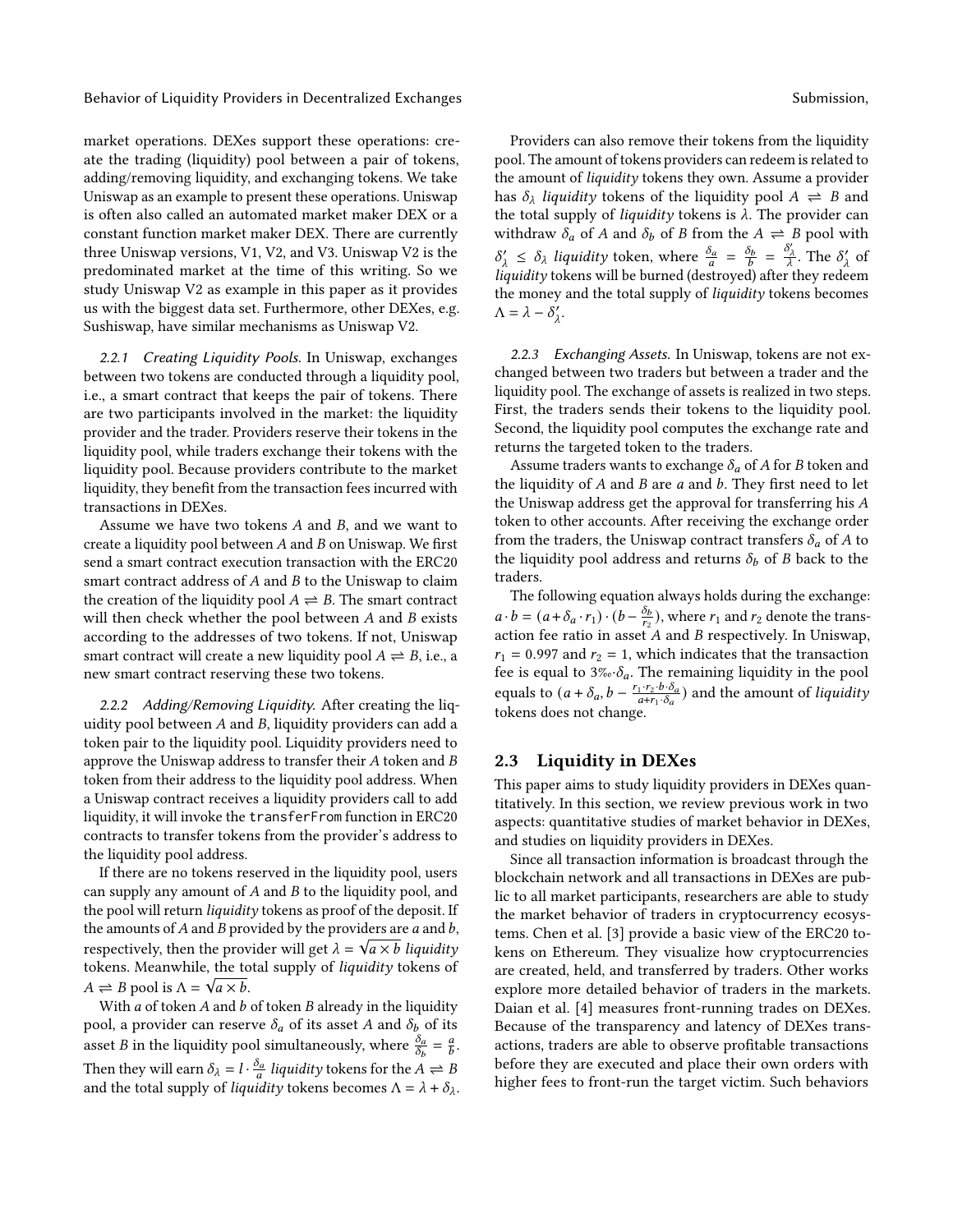result in a high miner-extractable value, which brings systemic consensus-layer vulnerabilities. Torres et al. [\[10\]](#page-12-2) and Qin et al. [\[8\]](#page-12-3) quantify the revenue of traders who conduct a combination of front-running and back-running transactions, i.e., sandwich attacks [\[13\]](#page-12-4), demonstrating the normal transactions are vulnerable to arbitrageurs. Wang et al. [\[12\]](#page-12-5) study another arbitrage behavior, i.e., cyclic arbitrages (triangular arbitrages) in Uniswap, which profits traders with price differences across different trading pools. They claim that implementing transactions with private smart contracts is more resilient to front-running attacks than directly calling public functions of DEXes smart contracts. Although previous studies have provided an in-depth understanding of traders in the cryptocurrency ecosystems, they mainly focus on the behavior of normal traders. The novel trading option of providing liquidity on DEXes has not been well studied. Therefore, this paper aims to fill the research gap and inspires more work in this direction.

A separate line of work has analyzed the returns of liquidity providers theoretically with microstructure models. Evans [\[5\]](#page-12-6) studies the returns of liquidity providers when there is no transaction fee charged and claims that it is better to invest in constant-mix portfolios than providing liquidity. Moreover, Evans et al. [\[6\]](#page-12-7) develop a framework for determining the optimal transaction fees for AMM DEXes and show that providing liquidity to DEXes is preferable to all alternative trading strategies as fees approach zero. Aoyagi [\[2\]](#page-12-8) conducts a game-theoretical analysis between liquidity providers and informed traders to estimate the returns of liquidity providers in DEXes. These studies have ideal assumptions on information delivery and price fluctuations of assets, which do not coincide with the real scenarios. Moreover, they have not considered how liquidity providers choose between different trading pools. To the best of our knowledge, none of the previous studies have empirically analyzed the trading behavior of liquidity providers in real DEXes. To better understand the new trading option in DEXes, we measure the real behavior of liquidity providers in Uniswap and study how they react to market indicators, which will inspire better theoretical models for analyzing liquidity providers in DEXes.

#### 3 DATA DESCRIPTION

To measure the behavior of liquidity providers in Uniswap and understand how their trading strategies are influenced by market factors, we collect all transactions recorded on Ethereum from block 10000835 (where Uniswap V2 has been deployed, on May 4, 2020) to block 11709847 (on January

 $23, 2021$  $23, 2021$ <sup>1</sup>. We develop and launch a modified version of goethereum client, which exports all transactions executed on Uniswap.

The addresses of liquidity pool smart contacts are stored in the UniswapV2Factory contract. We query this contract to get the contract addresses and token pairs of 29,235 available trading pools until January 23, 2021. Then, we find 21,830,282 transactions interacting with these liquidity pools as Uniswap trades and filter those containing Mint and Burn events, representing adding liquidity, and removing liquidity, respectively.

In each Mint event, liquidity tokens of the liquidity pool will be generated by the liquidity pool smart contract and then transferred from the  $0$  address to the address of liquidity providers. Similarly, in each Burn event, liquidity providers transfer their *liquidity* tokens to the  $0$  address. Moreover, some traders may exchange *liquidity* tokens in other transactions, while liquidity pools will generate Transfer events to record such liquidity token movements. With the information of Mint, Burn, and Transfer events, we compute the balance of liquidity tokens of liquidity providers in each pool.

To further evaluate the behavior of liquidity providers and its dependence on pool characteristics on Uniswap, we require the price of each cryptocurrency in a common currency – USD in our case. As many cryptocurrencies do not have a market price, we first compute the price of each cryptocurrency studied in ETH. This data is obtained from the common pool with ETH of the cryptocurrency in question. Such a pool exists for most cryptocurrencies. The ETH price then allows us to calculate the value of each token in USD historical data for the ETH price in USD from coinbase $^2$  $^2$ .

#### 4 LIQUIDITY DYNAMICS IN DEXES

In this section, we provide an overview of liquidity pools on Uniswap. Unlike traditional centralized exchanges where only the cryptocurrencies permitted by operators can be traded on the platforms, DEXes allow any Ethereum users to create trading pools between any pair of tokens. As shown in [Figure 1,](#page-4-0) the number of liquidity pools increases quickly with the emergence of Uniswap and continues to rise at a rate of over 100 per day until November 2020. After that, the daily growth of liquidity pools has gradually slowed down and keeps at a rate of 50 pools per day by the end of January 2021. In total, we find 29,235 available liquidity pools, which involve 25,231 cryptocurrencies, while 22,828 tokens only have a single trading pool. The most popular token is ETH, 24,011 tokens share a liquidity pool with ETH. Except for ETH, the most popular cryptocurrencies are USDT (1321), USDC (627), DAI (542), UNI (270), and WBTC (148). These

<span id="page-3-1"></span><span id="page-3-0"></span><sup>1</sup>Block data is available at https://www.ethereum.org/ <sup>2</sup>https://www.coinbase.com/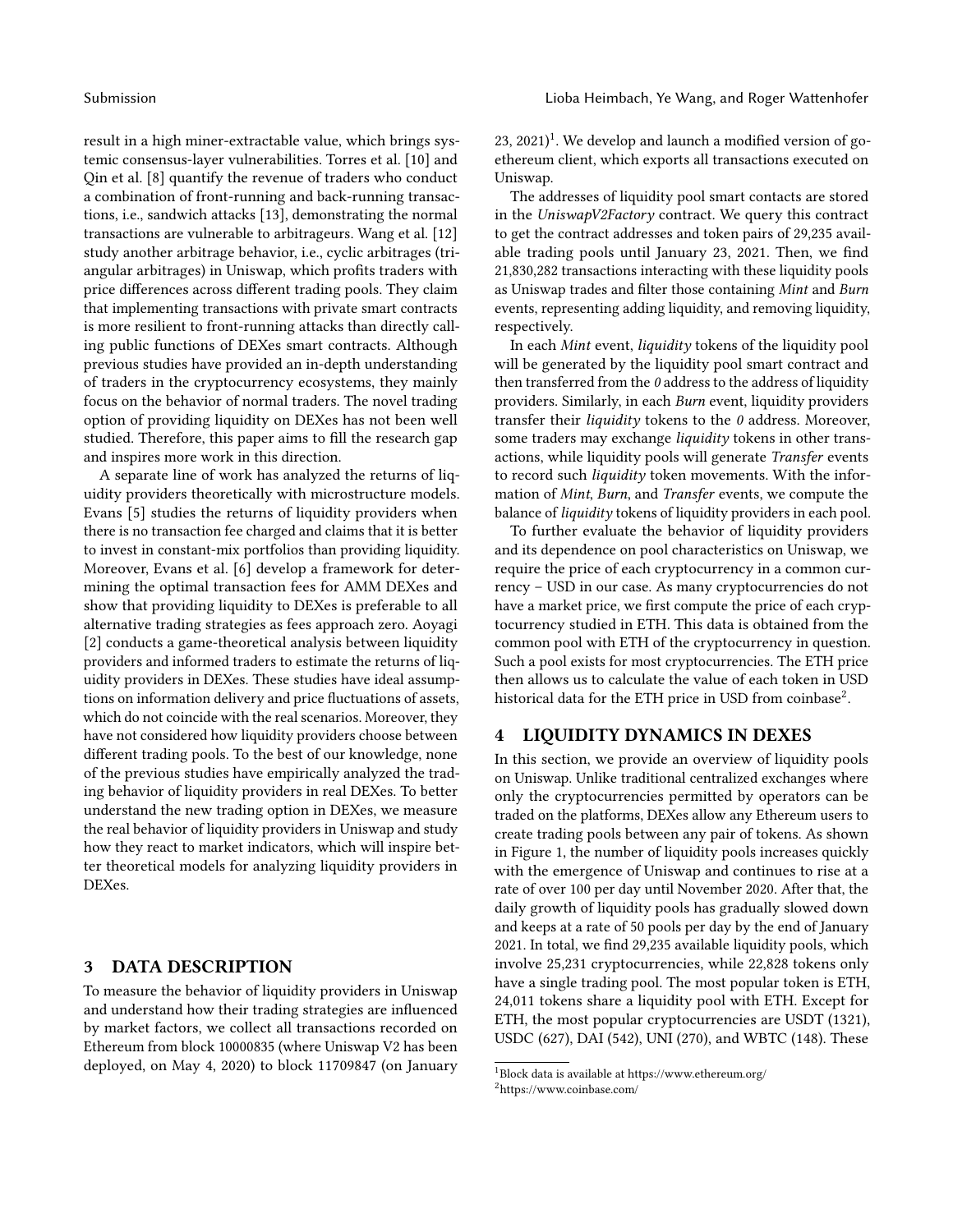<span id="page-4-0"></span>

Figure 1: Number of liquidity pools on Uniswap from 4th May 2020 to 23rd January 2021. The orange dotted line represents the number of all liquidity pools on Uniswap, while the black line shows the number of daily emerging pools.

<span id="page-4-1"></span>

Figure 2: Distribution of liquidity in Uniswap on January 23, 2021.

tokens are either stable coins whose value is anchored at 1 USD or tokens with high value. Until 23rd January 2021, Uniswap has reserved more than 2.5 billion ETH and more than 60% of liquidity is located in the top 24 popular pools [\(Figure 2\)](#page-4-1).

Apart from the distribution of liquidity pools, we also measure the participation of liquidity providers in Uniswap. Although some traders may use several addresses to provide liquidity on Uniswap, more than 82% of Ethereum users only control a single account [\[11\]](#page-12-9). Therefore, in this paper, we consider each address as a single liquidity provider. In total, we find 183,823 addresses add liquidity to liquidity pools on Uniswap, while 107,352 of them keep reserving their tokens in Uniswap by 23rd January 2021 [\(Figure 3\)](#page-4-2). Initially, most liquidity providers reserve their money only in one liquidity pool, and the average number of pools they participate in is less than 1.4 until September 2020. Later on, during October and November, liquidity providers are interested in more

<span id="page-4-2"></span>

Figure 3: The number of liquidity providers over time. The gray line demonstrates the number of providers that only participate in one pool. The colorful dotted line is the number of active liquidity providers in Uniswap, and the color indicates the average number of pools that liquidity providers participate.

<span id="page-4-3"></span>

Figure 4: Distribution of the number of liquidity pools that each liquidity provider participates in. About 10,000 only participate in a single pool (top left), and some providers participate in many pools (bottom right).

pools, as we see the average number of pools providers are involved in increases to 1.8.

As shown in [Figure 4,](#page-4-3) the distribution of the number of liquidity pools that each liquidity provider participates in follows the power law. The largest providers participate in 120 pools and more than 96.5% of the accounts reserve their money in no more than 5 pools.

In general, becoming liquidity provider is not yet a popular investment strategy in the cryptocurrency ecosystems. Most liquidity providers only participate in a single pool. Even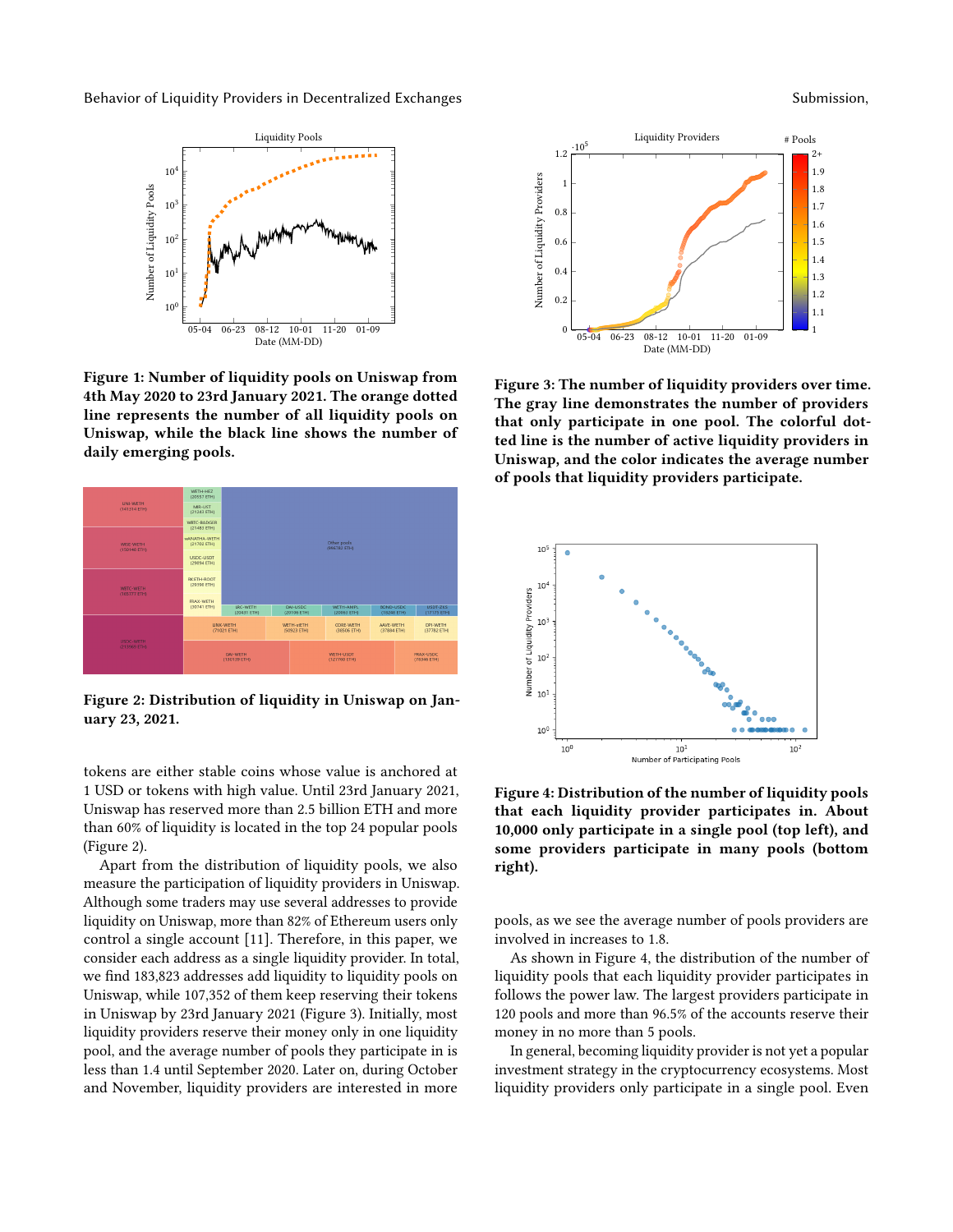<span id="page-5-0"></span>

Figure 5: Number of liquidity providers per pool. The DAI-WETH pool has more than 6,000 individual liquidity providers. More than 4,000 of them only contributed to this one (1) pool. The other colors represent providers which are providing liquidity to more than one (2,3,...) pool.

for those popular liquidity pools on Uniswap, more than 70% of providers reserve their cryptocurrency assets only in one of them. Only few providers spread their assets in more than 10 pools [\(Figure 5\)](#page-5-0). Liquidity providers reserve their cryptocurrency assets only in one pool have taken a serious role in the DEXes ecosystem, as they provide more than half liquidity in these popular pools [\(Figure 6\)](#page-5-1). This fact suggests that DEXes are not controlled by oligopoly and professional market makers. Ordinary users contribute the most to the healthy operation of the decentralized market mechanism.

During the nine analyzed months, liquidity providers have gradually added and removed liquidity from different pools, while they reserve their tokens 1,011,524 times on Uniswap [\(Figure 7\)](#page-5-2) and withdraw them for 527,429 times [\(Figure 8\)](#page-6-0). We find that the day by day correlation between the number of liquidity injections and liquidity withdrawals is very high (0.992), indicating that the market size is growing steadily. Moreover, in terms of days, the market behaviors of liquidity providers are relatively consistent. Almost half of liquidity operations from August to September take place in the most popular pools. However, these pools become less active from October onwards. On the one hand, we may consider the liquidity in these popular pools to become stable after five months of the development. On the other hand, this fact also indicates a rapid change of interests in the liquidity pools of investors in the cryptocurrency ecosystems.

We have specified 12 pools with the most liquidity injections and withdrawals in [Figure 7](#page-5-2) and [Figure 8.](#page-6-0) As most liquidity operations occur in these pools, the patterns of liquidity changes in these pools can represent the trading behavior of liquidity providers in DEXes well. For instance,

<span id="page-5-1"></span>

Figure 6: Total liquidity per pool. The biggest pool is USDC-WETH with more than 200,000 ETH liquidity. About 125,000 ETH is funded by liquidity providers which only contributed to this one (1) pool. The other colors represent providers which are providing liquidity to more than one (2,3,...) pool.

<span id="page-5-2"></span>

Figure 7: Number of mint events per month executed in different liquidity pools in Uniswap. In September 2020 there were more then 300,000 mint events in total.

we can observe a clear difference between the three types of liquidity pools: normal pools, stable pools, and exotic pools.

In the normal liquidity pools, both cryptocurrencies traded in the pools have a certain value, such as  $USDC \rightleftharpoons WETH$ ,  $WBTC \rightleftharpoons WETH$ , and  $DAI \rightleftharpoons WETH$ . These cryptocurrencies are recognized in the cryptocurrency ecosystems. To support trades between these cryptocurrencies, the liquidity in the pools is relatively high [\(Figure 2\)](#page-4-1). Although the price of normal tokens may fluctuate, the price trend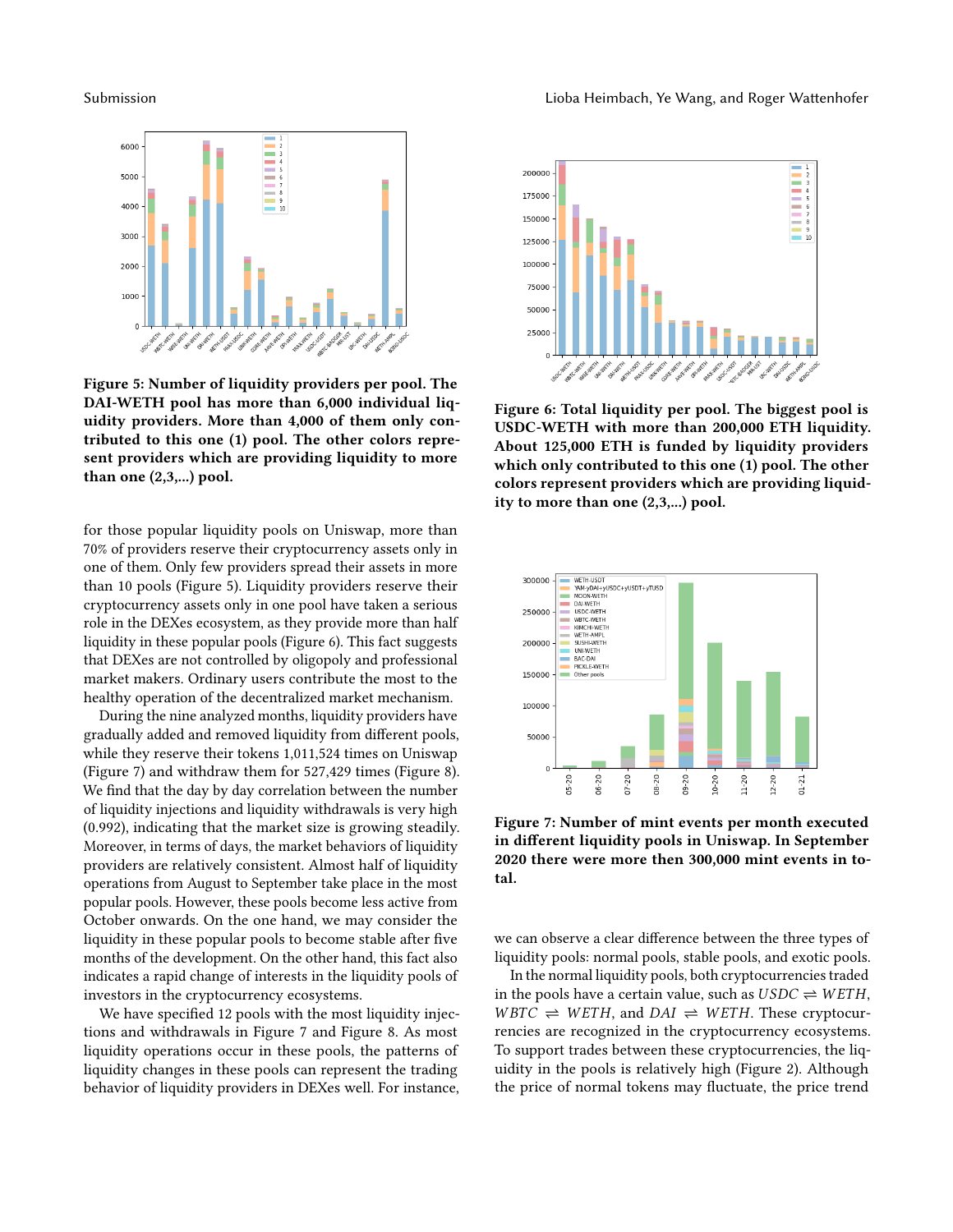<span id="page-6-0"></span>

Figure 8: Number of burn events per month executed in different liquidity pools in Uniswap. In September 2020 there were more then 140,000 burn events.

is relatively stable and in line with the development of the cryptocurrency ecosystem.

In stable pools, both tokens traded in the pool are stable coins, such as  $USDC \rightleftharpoons USDT$  and  $DAI \rightleftharpoons USDC$ . The price fluctuations of stable coins are negligible. Thus, the market environment has little impact on stable pool liquidity providers. Since the price of the stable coins remains largely constant, liquidity providers earn profits by charging transaction fees.

The remaining pools are referred to as exotic pools. In such pools the price of one trading token is extremely volatile. The price of these tokens changed by more than a hundred times during our measuring period. As we show in [Figure 2,](#page-4-1) although many liquidity operations have been applied on these pools, they are not part of the high liquidity value by 23rd January 2021, as little liquidity remains in the pool – for example, YAM, MOON, and KIMCHI. For these exotic cryptocurrencies, liquidity providers take more risks because of their dramatic price fluctuations. When the price of the exotic token changes drastically, the other coin they have reserved in the pool may be emptied instantly by other traders.

Given the significant differences of these three kinds of pools, we infer that the distribution of liquidity providers, their trading strategies, and the investment return across these three categories differ. Therefore, we measure the activities of liquidity providers in these pools separately and analyze how they react market changes.

# 5 RETURNS AND RISKS OF PROVIDING LIQUIDITY

Evans et al. [\[5\]](#page-12-6) suggest that the returns of providing liquidity are lower than investing in the constant-mix portfolios

if the transaction fee is zero. However, in reality, liquidity providers can benefit from their contribution to the liquidity pools through strictly positive transaction fees, which results in different returns and risks compared to the previous theoretical analysis. To better understand liquidity providers' motivation in DEXes, we compare the return received by liquidity providers to holding the respective assets according to the given token ratio during the initial liquidity injection.

The return of a liquidity provider between time  $t_1$  and  $t_2$ in percent is given as

$$
\text{return}_{t_1 \to t_2} = 100 \cdot \frac{\frac{\text{invest}_{t_2}}{\text{hold}_{t_2}} - \frac{\text{invest}_{t_1}}{\text{hold}_{t_1}}}{\frac{\text{invest}_{t_1}}{\text{hold}_{t_1}}},
$$

where invest $_t$ , which is the current value in USD of the liquidity placed in the pool at time  $t$  and hold $_t$  is the value in USD of the constant-mix portfolio at time  $t$ .

This return is positively influenced by the fees collected from trades performed in the pool and negatively impacted by the impermanent loss, otherwise referred to as divergence loss. Consider a liquidity pool  $A \rightleftharpoons B$  between token A and B, where the amount of A in  $A \rightleftharpoons B$  at time t is denoted as  $a_t$  and the amount of B in  $A \rightleftharpoons B$  at time t is denoted as  $b_t$ . The fees collected between time  $t_1$  and  $t_2$  as a percentage of the liquidity are given as,

$$
\mathrm{fees}_{t_1 \to t_2} = 100 \cdot \left(1 - \frac{\sqrt{k_{t_1}}}{\sqrt{k_{t_2}}}\right),
$$

where  $k_t = a_t \cdot b_t$  [\[1\]](#page-12-10). The impermanent loss, on the other hand, describes the risk for liquidity providers of seeing the value of their reserved tokens decrease in comparison to holding the assets. This occurs with any price change in the pool. More precisely, the impermanent loss between  $t_1$  and  $t_2$  is given as,

$$
impermannent loss_{t_1 \to t_2} = 100 \cdot \left( \frac{2 \cdot \sqrt{\frac{p_{t_2}}{p_{t_1}}}}{1 + \frac{p_{t_2}}{p_{t_1}}} - 1 \right),
$$

where

$$
p_t = \frac{b_t}{a_t},
$$

is the ratio between tokens in the pool at time  $t$  [\[7\]](#page-12-11). Due to the impermanent loss, reserving of tokens runs the risk of under-performing a buy and hold strategy of a constant-mix portfolio. Note that we have to include impermanent loss in the

The returns and the impermanent loss may vary greatly across the different liquidity pool categories, namely normal pools, stable pools, and exotic pools. Thus, to provide a comprehensive understanding of returns and risks of providing liquidity in Uniswap, we analyze them separately. We look at nine pools in detail - three of each kind (stable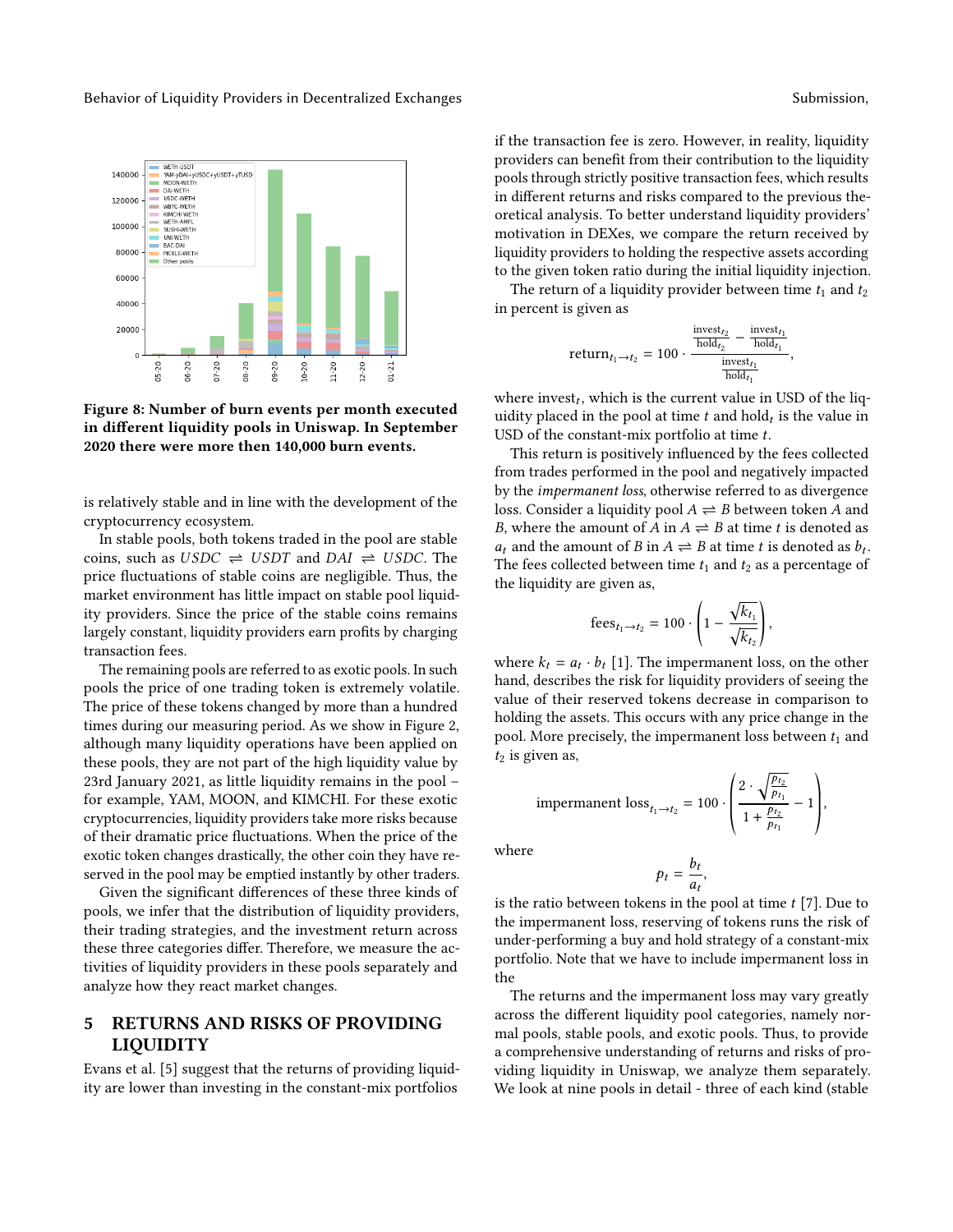<span id="page-7-1"></span>

#### Figure 9: Evolution of cumulative returns, fees and impermanent loss over four months for stable pairs. Stable pairs do not suffer from impermanent loss.

pairs: USDC⇌ USDT, DAI⇌USDT, and DAI⇌USDC; normal pairs: UNI⇌WETH, LINK⇌WETH, DPI⇌WETH; exotic pairs: MOON⇌WETH, KIMCHI⇌SUSHI, KIMCHI⇌ WETH)<sup>[3](#page-7-0)</sup>. We choose pools through a combination of size and variety. When analyzing the data, we observe the same four-month period between the end of September 2020 and the end of January 2021, i.e., the time during which all nine sample pools were active. Further, when looking at daily returns, we consider the average daily return as opposed to the closing daily return to mitigate the effects of short-term in-balances in pool reserves. Such imbalances occasionally occur after trades that are large in comparison to the pool reserves. Due to the influence of the impermanent loss on the returns, the inaccurate price ratio causes starkly negative returns. However, these temporary imbalances recover

quickly as other trades see an arbitrage opportunity due to the inaccurate price ratio.

In [Figure 9,](#page-7-1) [10](#page-8-0) and [11,](#page-8-1) we show the evolution of the return, fees and impermanent loss of stable pools, normal pools, and exotic pools over time, respectively. Each of the three stable coins (USDT, USDC, and DAI) tracks the USD. Thus, the ratio between each pair is close to one at all times, and impermanent loss plays a subordinate role in determining the returns and is therefore negligible. Rather, the fees received through trades in the pool dominate the return. This dependency is apparent from the almost overlaying curves for return and fees shown across all three pairs show in [Figure 9.](#page-7-1) Moreover, due to negligible price fluctuations and continuous collection of fees, liquidity providers in stable pools can expect positive returns independent of the time of the liquidity injection. Therefore, providing liquidity in stable pools appears almost risk-free with consistent and stable revenue.

The influence of the impermanent loss on the profits of liquidity providers becomes more apparent for the two other types of pools – normal and exotic. For normal pairs [\(Fig](#page-8-0)[ure 10\)](#page-8-0), the cumulative return fluctuates below and above zero, influenced both by the ever-changing impermanent loss and the steadily increasing fees collected. Finally, we observe even starker domination of the impermanent loss for the return rate in [Figure 11.](#page-8-1) Due to the high price volatility characteristic for exotic pairs, we observe impermanent losses of around 70% over a four-month period, which the collected fees cannot compensate – leading to deeply red returns.

[Figure 12](#page-9-0) illustrates the fee distribution observed in the nine sample pools. While we can detect differences in the distributions of the fees collected in the various pools, there is no apparent pattern between the different types of pools. The fees collected by liquidity providers appear to depend more on the specific pair than on whether the pair is stable, normal, or exotic.

Turning to the return rate observed in our sample pools, [Figure 13,](#page-9-1) we clearly observe patterns between the three different types of pools. Due to the previously observed negligible influence of impermanent loss on the profits expected in stable pairs, the daily returns in stable pools are rarely, if ever, negative – [Figure 13a.](#page-9-1) Thus, all having positive daily average returns of around 0.03%. For the normal pairs, [Figure 13b,](#page-9-1) we observe significantly higher volatility in the returns, accompanied by both higher (0.04% for  $LINK \rightleftharpoons WETH$ ) and lower  $(0.00\%$  for  $DPI \rightleftharpoons WETH$ ) daily returns than previously seen for the stable pairs. Finally, the exotic pairs seen in [Figure 13c](#page-9-1) are characterized by even larger return volatility and very negative daily returns (-0.76% for  $KIMCHI \rightleftharpoons SUBHI$ ).

To summarize the risks and returns associated with providing liquidity, we turn to [Figure 14.](#page-10-0) There we plot the daily mean returns observed in each sample pool against the

<span id="page-7-0"></span> $^3$ In picking pools, we excluded liquidity mining pools (i.e., WETH $\rightleftharpoons$ USDT, WETH⇌USDC, WETH⇌DAI and WETH⇌WBTC), as the influence of the liquidity mining program clearly presents itself in the data.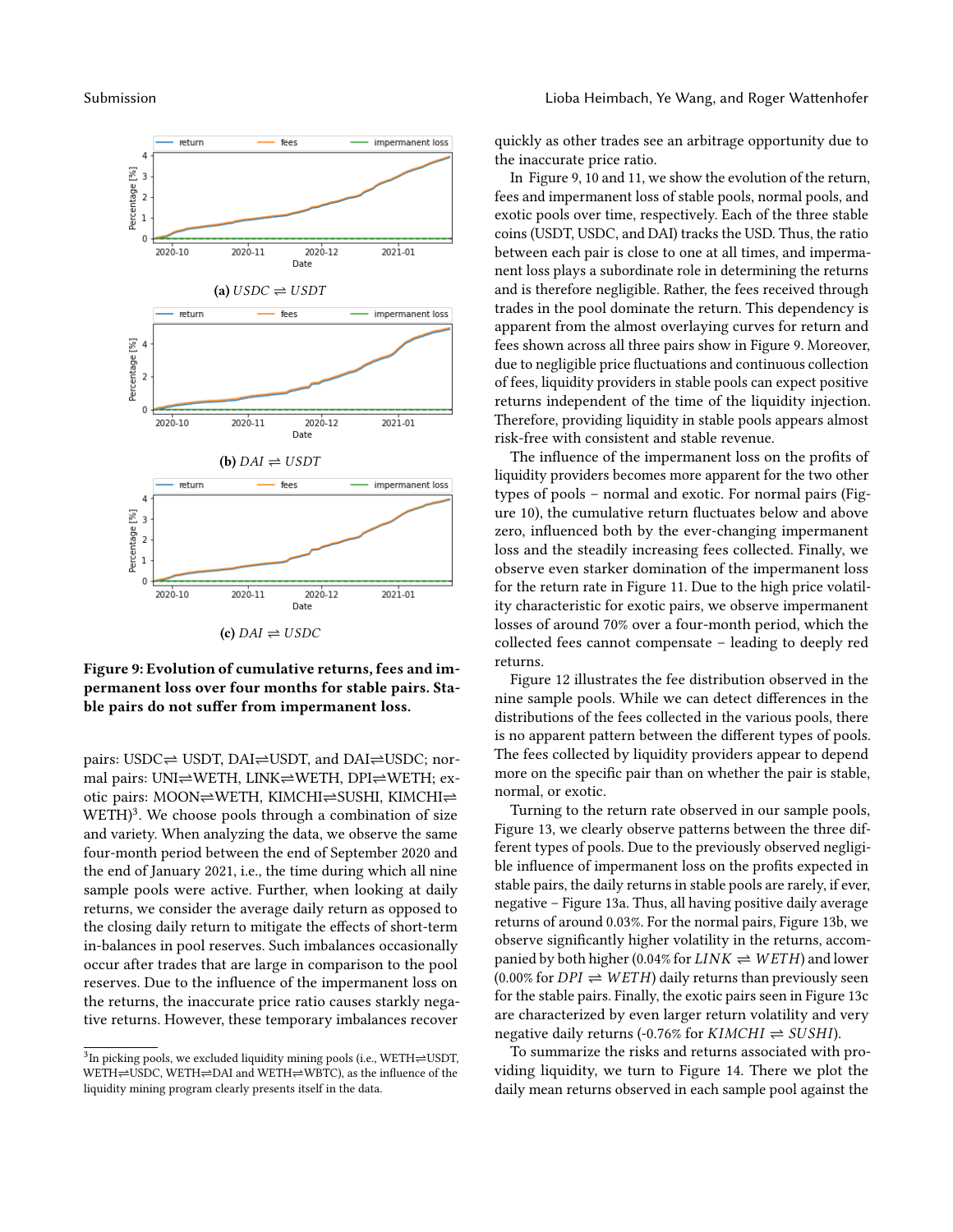<span id="page-8-0"></span>

<span id="page-8-1"></span>return fees impermanent loss  $\sqrt{2}$ --------Percentage [%]  $-25$  $-50$  $-75$ 2020-10 2020-11 2020-12 2021-01 Date (a)  $MOON \rightleftharpoons WETH$ return fees impermanent loss Percentage [%]  $-20$  $-40$  $-60$ 2020-10 2020-11 2020-12 2021-01 Date (**b**)  $KIMCHI \rightleftharpoons SUBHI$ return fees impermanent loss  $\Omega$ Percentage [%]  $-20$  $-40$  $-60$ 2020-10 2020-11 2020-12 2021-01 Date  $(c)$  KIMCHI  $\rightleftharpoons$  WETH

Figure 10: Evolution of cumulative returns, fees and impermanent loss over four months for normal pairs. Somebody funding LINK-WETH in November, and pulling out in January would have suffered a loss, since the accumulated fees do not make up for the impermanent loss.

daily conditional value at risk (CVaR). CVaR is a coherent risk measure that represents the average worst-case scenario. More precisely, CVaR at 5% level is the expected return on an investment in the worst 5% of cases [\[9\]](#page-12-12). We use historical data to calculate the daily mean and CVaR of the returns. Analyzing [Figure 14](#page-10-0) allows us to extract patterns emerging between the three different kinds of pools that in-line with our previous observations. In general, the three exotic pairs have the highest risk, measured through the CVaR, as well as the lowest average return associated with them. Exotic pairs make an inefficient investment to liquidity providers, as all three exotic pairs are dominated, i.e., higher return and lower risk, by each of the remaining pairs. For the normal pairs, on the other hand, the picture is more complex. While the  $DPI \rightleftharpoons WETH$  pair is dominated by all stable pairs, the remaining two normal pairs are not.  $LINK \rightleftharpoons WETH$  and

Figure 11: Evolution of cumulative returns, fees and impermanent loss over four months for exotic pairs. The fees should be much higher considering the risk of impermanent loss.

 $UNI \rightleftharpoons WETH$  exhibit higher returns than at least the majority of stable pairs, but with that also carry higher risks. All three stable pairs are very similar in terms of risk and return, with  $DAI \rightleftharpoons USDT$  having a slight edge over the others in return. Stable and normal pairs may provide attractive opportunities for liquidity providers depending on their individual risk tolerance and return expectations.

# 6 MOVEMENT BETWEEN LIQUIDITY POOLS

As profits and risks associated with providing liquidity vary widely across different pools, we analyze how users redistribute their investments across different pools, i.e., how they move their assets from one pool to another. We investigate the movement of liquidity providers with the goal of better understanding their motivations.

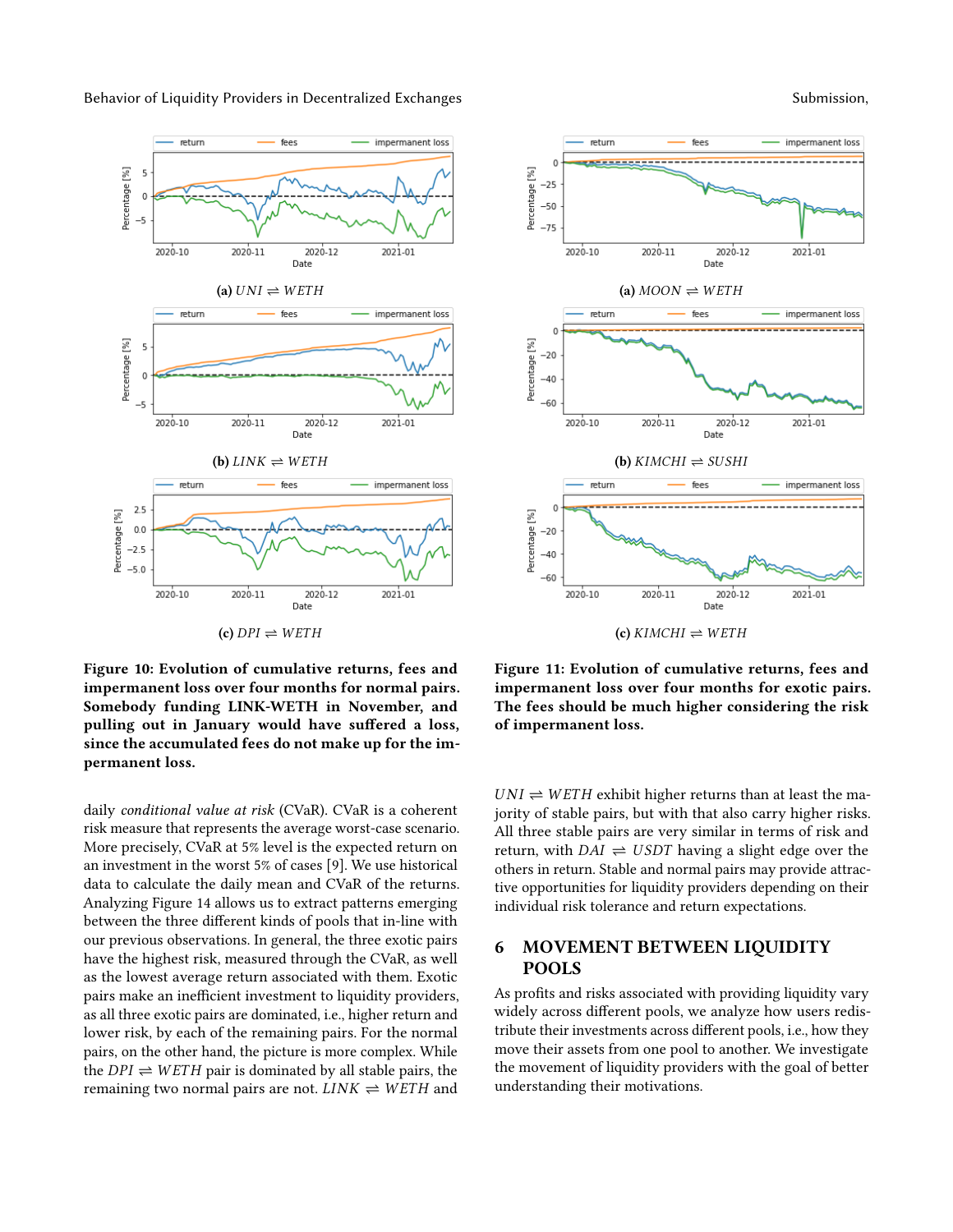<span id="page-9-0"></span>

<span id="page-9-1"></span>

Figure 12: Daily percentage fees of sample pairs in three categories over a four month period. The histograms are normalized, i.e., the sum of the bar heights of each data set are equal to one.

In [Table 1](#page-10-1) we record the correlation between the pool liquidity and other pool characteristics, namely volume, and token prices in USD. The correlations are calculated for daily data. For all stable pairs, [Table 1a,](#page-10-1) volume correlates highly with pool liquidity. This strong correlation is expected, as liquidity provider's returns in stable pools are directly related to the fees accumulated [\(Figure 9\)](#page-7-1), which are in turn proportional to the volume. The high correlation between liquidity and trading volume indicates the dynamic balance of the liquidity providers in the market. When the trading volume increases, liquidity providers will earn more fees, then the high return attracts more liquidity into the pools. Symmetrically, when the trading volume decreases, liquidity will withdraw their funds from the pools, allowing the remaining liquidity providers to earn sufficient benefits again.

Figure 13: Daily percentage returns of sample pairs in three categories over a four month period. The histograms are normalized, i.e., the sum of the bar heights of each data set are equal to one.

Thus, the correlation between liquidity and trading volume appears natural. We see that liquidity tracks volume in stable pools in [Figure 15a,](#page-10-2) where the daily volume and liquidity are visualized for  $USDC \rightleftharpoons USDT$ .

The data shown in [Table 1b](#page-10-1) for normal pairs and [Table 1c](#page-10-1) for exotic pairs reveals a less obvious picture. The liquidity in all but one of the normal and exotic pairs appears largely uncorrelated with the volume –  $LINK \rightleftharpoons WETH$  being the exception. [Figure 15b](#page-10-2) shows that while liquidity and volume are somewhat correlated for the  $LINK \rightleftharpoons WETH$ pair, the link between them is not as apparent as for the stable pairs. In the remaining pools, an example is shown with  $KIMCHI \rightleftharpoons SUBHI$  in [Figure 15c,](#page-10-2) liquidity and volume are uncorrelated. The lack of correlation might partially be due to generally low volume and low liquidity but could also

#### Submission **Submission** Lioba Heimbach, Ye Wang, and Roger Wattenhofer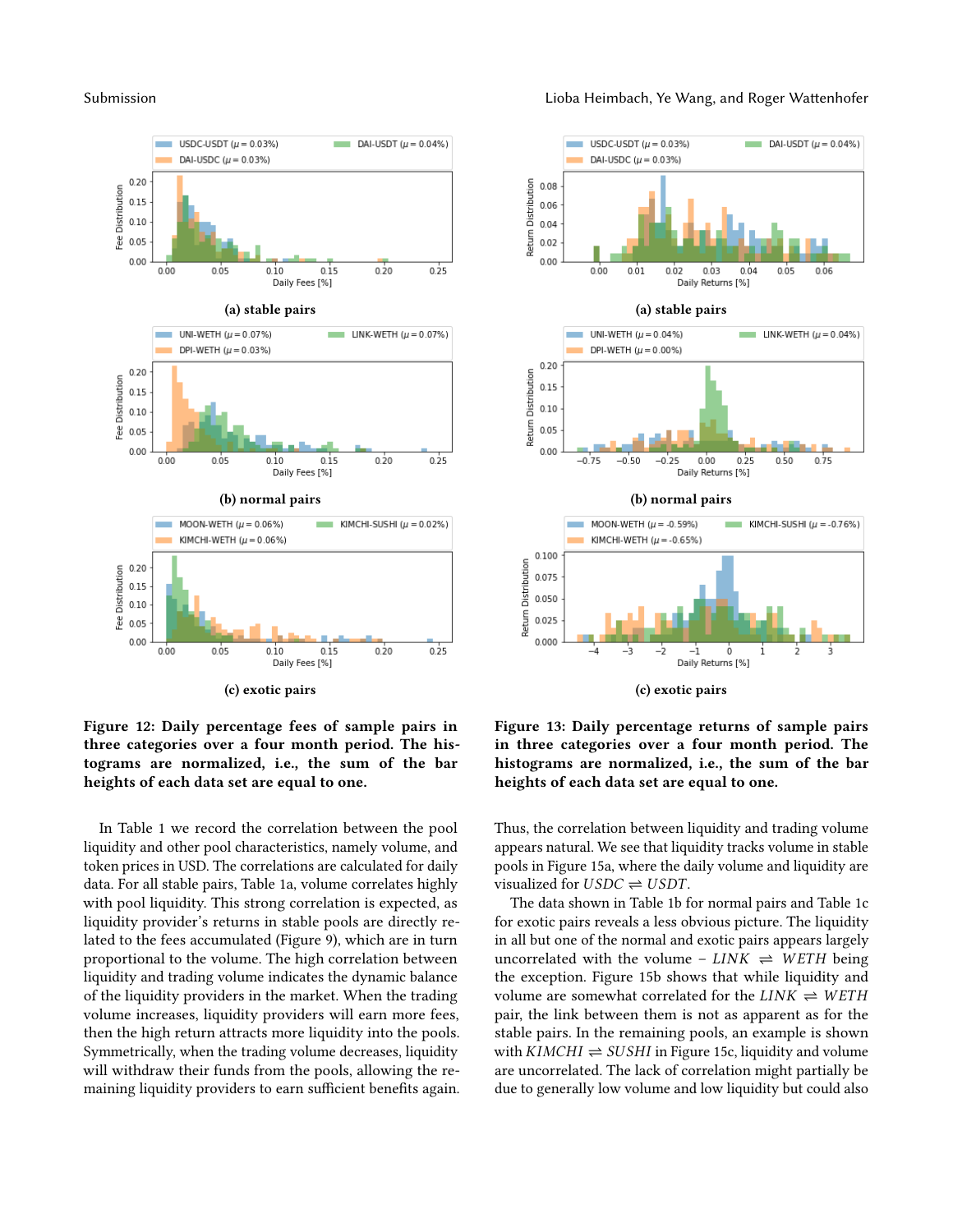<span id="page-10-0"></span>

Figure 14: Risk and return comparison. We plot mean daily returns and the daily 5% CVaR for nine sample pools. Providing liquidity for exotic tokens is beyond just risky.

stem from the less predictable returns in normal and exotic pairs. Thus, liquidity providers might pay less attention to the volume when adding or removing liquidity. In general, the price of the tokens appears uncorrelated with the liquidity. While we do not necessarily expect a strong correlation, the token price influences the liquidity providers' returns via the impermanent loss. Thus, liquidity providers do not seem to react to price changes, indicating that either they hope for the ratio to recover to previous value or they are insensitive to the effects of the impermanent loss.

We further look at the movement of liquidity between pools. When observing liquidity movements, we consider the entire data set. We record a movement if the same address removes liquidity from one pool and adds liquidity to another pool within 6000 blocks – roughly a day. Further, we restrict our analysis to the pools with the most liquidity movements (mint and burn events) in the following and only consider pools with more than 5000 liquidity movements.

In [Figure 16](#page-11-0) we plot a colormap of the movement between the 72 pools most active pools. We order the pools smallest to largest by their average size, i.e., liquidity in the pool, since their creation. For better visibility, all values are capped at 500. We immediately draw three conclusions from [Figure 16.](#page-11-0) First, the movements of liquidity in

<span id="page-10-1"></span>

| $USDC \rightleftharpoons USDT$ | $DAI \rightleftharpoons USDT$    | $DAI \rightleftharpoons USDC$        |
|--------------------------------|----------------------------------|--------------------------------------|
| 0.82                           | 0.80                             | 0.82                                 |
| 0.09                           | 0.03                             | 0.09                                 |
| 0.09                           | 0.07                             | 0.13                                 |
|                                |                                  |                                      |
| $UNI \rightleftharpoons WETH$  | $DPI \rightleftharpoons WETH$    | $LINK \rightleftharpoons WETH$       |
| 0.00                           | 0.14                             | 0.48                                 |
| $-0.31$                        | $-0.29$                          | 0.71                                 |
| $-0.36$                        | $-0.16$                          | 0.67                                 |
|                                |                                  |                                      |
| $MOON \rightleftharpoons WETH$ | $KIMCHI \rightleftharpoons WETH$ | $KIMCHI \rightleftharpoons SUSHI$    |
| 0.01                           | $-0.20$                          | $-0.05$                              |
| 0.31                           | $-0.50$                          | 0.08                                 |
| $-0.11$                        | 0.51                             | $-0.05$                              |
|                                |                                  | (a) stable pairs<br>(b) normal pairs |

(c) exotic pairs

Table 1: Correlation between the liquidity in the pool and various pool characteristics. The correlations are recorded for daily data.

<span id="page-10-2"></span>

Figure 15: Volume and liquidity in three sample pools.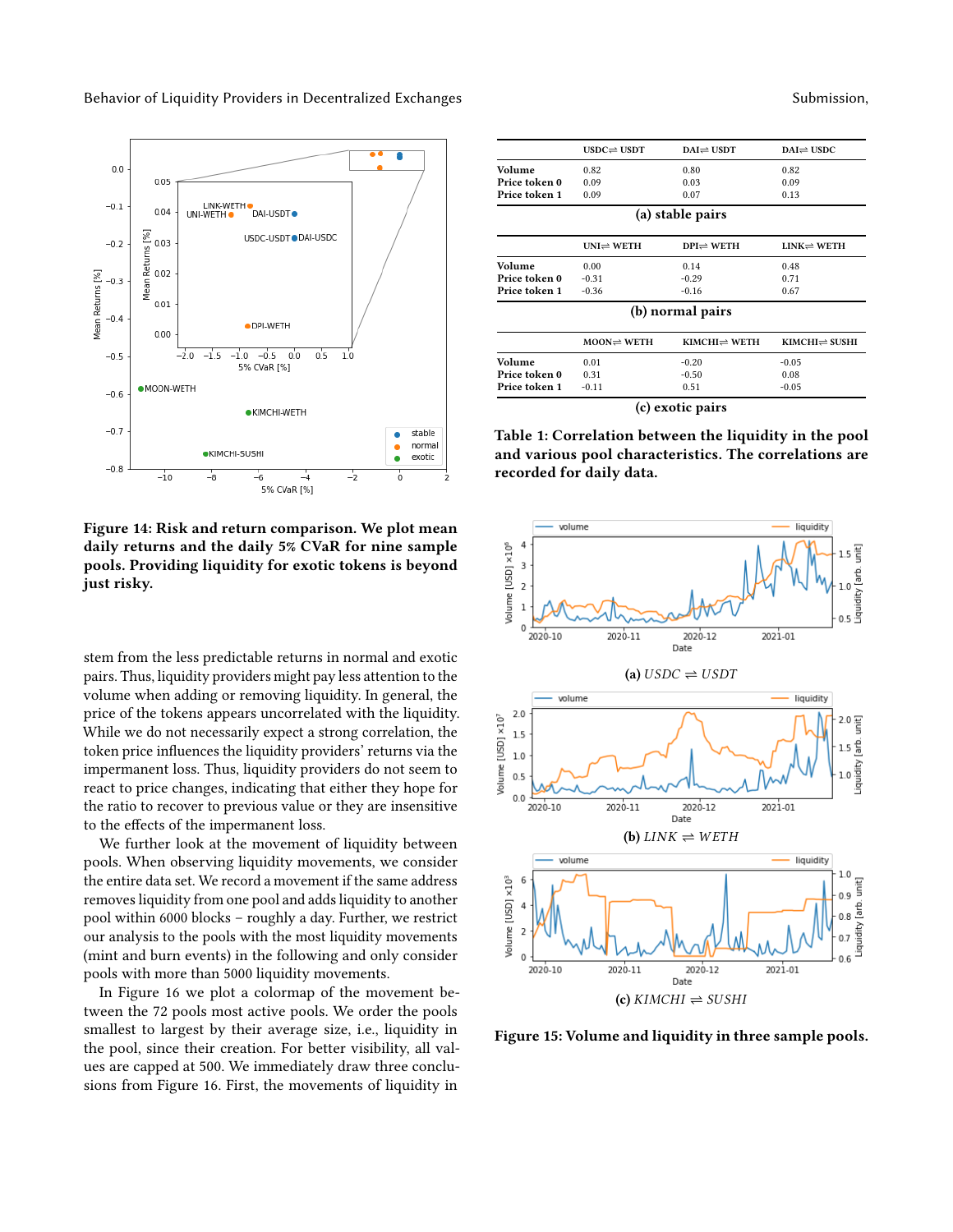<span id="page-11-0"></span>

Figure 16: The number of directional movements between the 72 most active pools. The pools are ordered smallest to largest by their average size, i.e., liquidity in the pool, since the day of their creation. We cap the number of movements at 500 for better visibility.

Uniswap are rare. Additionally, the matrix appears symmetric. In other words, if providers move liquidity from one pool to another, there also seem to be providers that move liquidity in the opposite direction at similar numbers. Lastly, the number of movements don't appear to correlate with the pool size. The ordered pool pair with the most movements is  $DAI \rightleftharpoons WETH \rightarrow WETH \rightleftharpoons SURF$  with a total of 13389 movements. We count less than 3500 movements for all remaining ordered pairs.

When looking at the data of some ordered pool pairs with many movements in more detail, we observe the emergence of two patterns in [Figure 17.](#page-11-1) While movements between  $DAI \Rightarrow WETH \Rightarrow WETH \Rightarrow SURF$  all occur within a rather short period and appear to be driven by an individual event, the movements we observe between  $USDT \rightleftharpoons$  $WETH \rightarrow USDC \rightleftharpoons WETH$  and  $USDC \rightleftharpoons WETH \rightarrow$  $DAI \rightleftharpoons WETH$  happen over a longer period. However, even though we observe different patterns, movements appear to relate mostly to liquidity mining. The single spike in between  $DAI \rightleftharpoons WETH \rightarrow WETH \rightleftharpoons SURF$  [\(Figure 17a\)](#page-11-1) coincides with the time at which liquidity mining for SURF started in the  $WETH \rightleftharpoons SURF$  pair<sup>[4](#page-11-2)</sup>. Further, the movement between the  $USDT \rightleftharpoons WETH \rightarrow USDC \rightleftharpoons WETH$ and  $USDC \rightleftharpoons WETH \rightarrow DAI \rightleftharpoons WETH$  reaches its peaks around the UNI liquidity mining period, 18th September 2020 to 17th November  $2020^5$  $2020^5$ . In conclusion, the movement

<span id="page-11-3"></span><span id="page-11-2"></span>

<span id="page-11-1"></span>

Figure 17: Directional liquidity movements and volume for a set of ordered pool pairs.

of liquidity does not appear too common among liquidity providers unless driven by external motivations, such as liquidity mining.

#### 7 CONCLUSION

This paper addresses three fundamental problems in understanding liquidity providers in DEXes: Who provides liquidity in DEXes? What are the returns and risks of providing liquidity? How do liquidity providers react to market changes?

Our analysis suggests that users of cryptocurrency ecosystems have gradually become interested in providing liquidity in DEXes. However, users still act with caution – preferring to participate in few liquidity pools. We find that the returns and losses of providing liquidity in different types of pools vary a lot. Stable pools enable a seemingly risk-free and profitable investment opportunity compared to constant-mix portfolios. Providing liquidity in exotic pools, on the other hand, appears to perform much worse than the corresponding constant-mix portfolios. Reacting to the unique return opportunities and risks, liquidity providers perform different